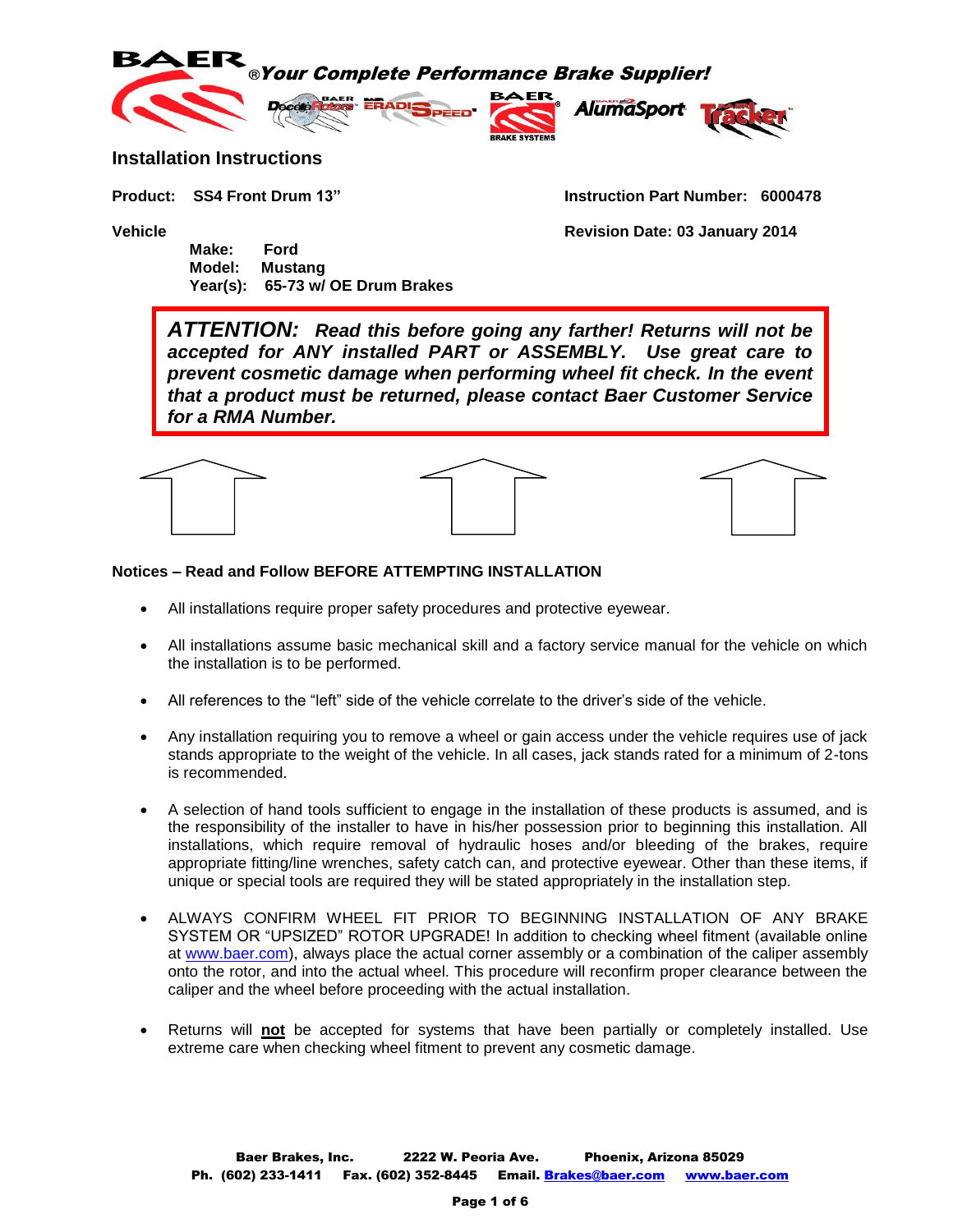### BAER Your Complete Performance Brake Supplier!



 When installing rotors on any Baer Products be sure to follow the direction of rotation indicated on the rotor hat area with either an arrow, or an "L" for left, or an "R" for right, or both. "L" or left always indicates the driver's side of US spec vehicles. Images shown are "L" left rotors:



- A proper professional wheel alignment is required for any system requiring replacement of the front spindles, or tie rod ends. Follow factory prescribed procedures and specifications unless otherwise indicated.
- At all times stop the installation if anything is unclear, or the parts require force to install. Consult directly with Baer Technical Staff in such instances to confirm details. Please have these instructions, as well as the part number machined on the component that is proving difficult to install, as well as the make, model, and year (date of vehicle production is preferred) of your vehicle available when you call. Baer's Tech Staff is available from 8:30-am to 5-pm Mountain Standard Time (Arizona does not observe Daylight Savings Time) at 602 233-1411 Monday through Friday.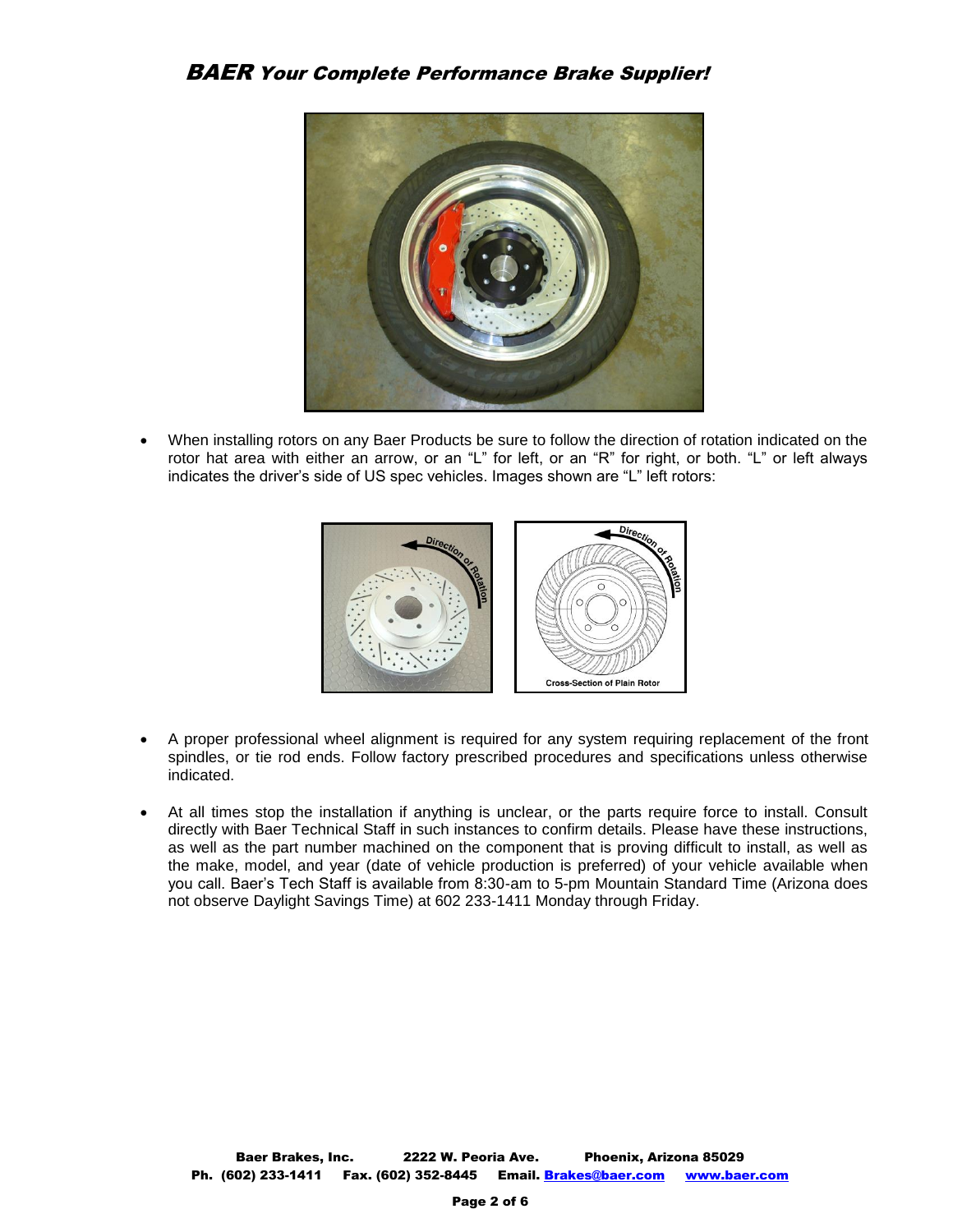# **INSTALLATION:**

1. Disconnect the brake hose from the hardline at the frame using a line wrench. Cap the hardline with the supplied vinyl cap to avoid brake fluid dripping. See, Figure 1 below:



**Figure 1:** Hose lock location and vinyl cap installed

2. Remove the hose lock and disengage the hose from the bracket.

**\*\*Disc Brake Removal:** Remove the bolts retaining the caliper and remove the caliper from the rotor. Remove the dust cap, cotter pin, retainer nut and rotor. **Do not** remove the spindle.

- 3. Thoroughly clean all attachment points and the spindle pin to insure proper installation of the new components.
- 4. The caliper position will be behind the spindle pin centerline. Install the base bracket to the spindle using the supplied bolt bag. The brackets are left and right specific. The left, or driver's side carries a part number engraved beginning with the numbers 661, and the right side will begin with the numbers 662. The part number will face outboard. Torque bolts to 45 ft∙lbs.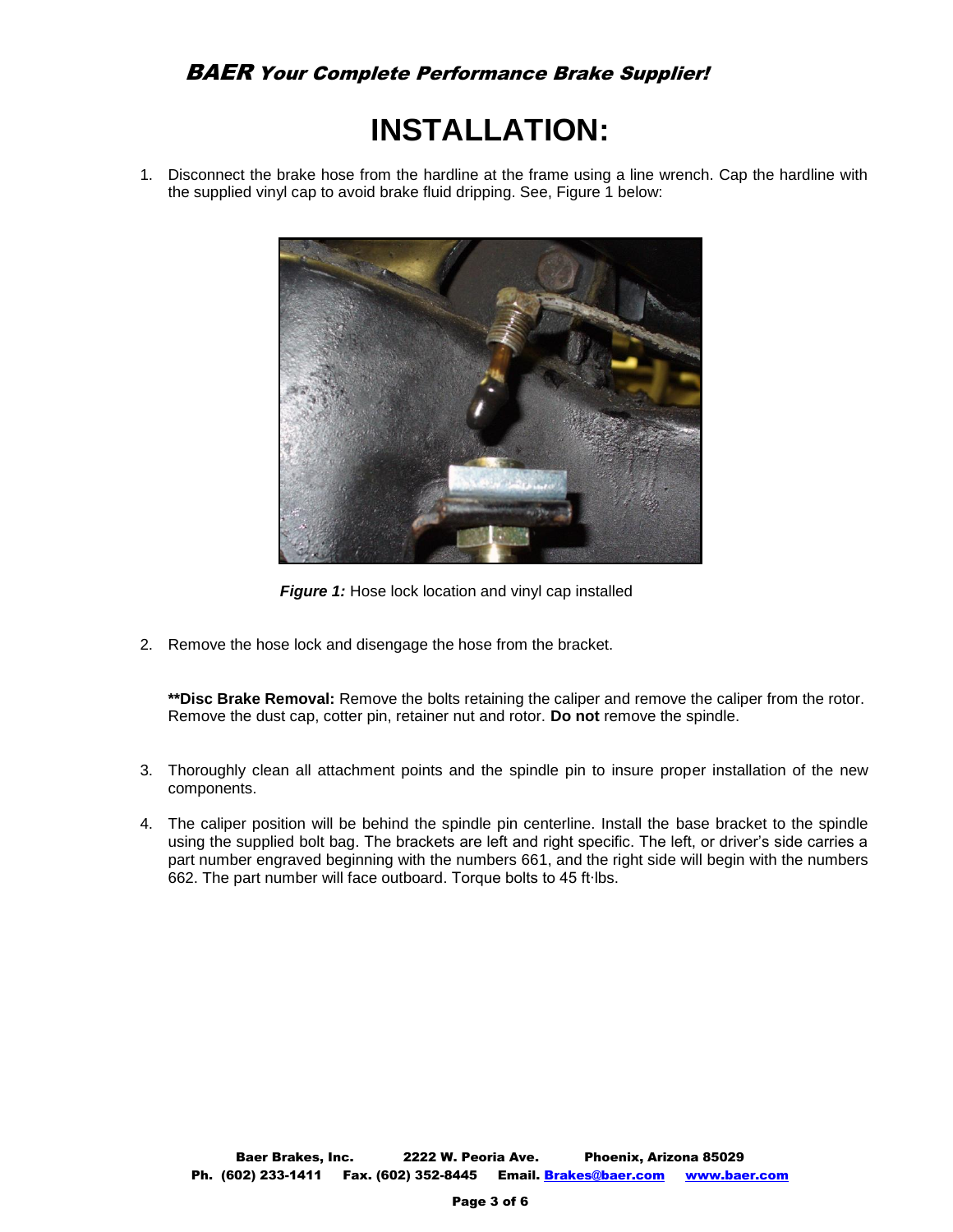## BAER Your Complete Performance Brake Supplier!



*Figure 2:* Base bracket mounted to spindle*Figure 3:* Intermediate bracket bolted to base bracket

- 5. The intermediate bracket will bolt to the base bracket as shown in the above figures. Install the bracket using the supplied M12-1.75x30 bolts and washers. Just snug these bolts as shimming will need to occur at the latter portion of the installation process.
- 6. Install the new billet aluminum hub. The new bearings are pre-packed with synthetic grease. Do not add more grease. Apply a small amount of grease to the hub seal surface and install the hub. Tighten the nut to 5-10 ft∙lbs and spin the hub to seat the bearings. Loosen and re-tighten the nut while spinning the hub several times. Loosen the nut, tighten to remove all play, tighten approximately  $1/16<sup>th</sup>$  turn or more to align cotter pin holes, to give a small amount of pre-load. Install nut retainer, cotter pin and dust cap.
- 7. Install the correct side rotor and secure with three lug nuts and washers to avoid scratching the rotor hat. **\*\***Note: Ensure that the rotor sits flat on the hub register (center of hub).
- 8. Install the correct side caliper (bleeder screw pointed up) and secure with the supplied M12-1.75x35 bolts and washers. It is recommended to install the caliper without pads to make the shimming process easier.

**Note:** All S4 Calipers are made with dual bleeders for orientation depending on the brake setup.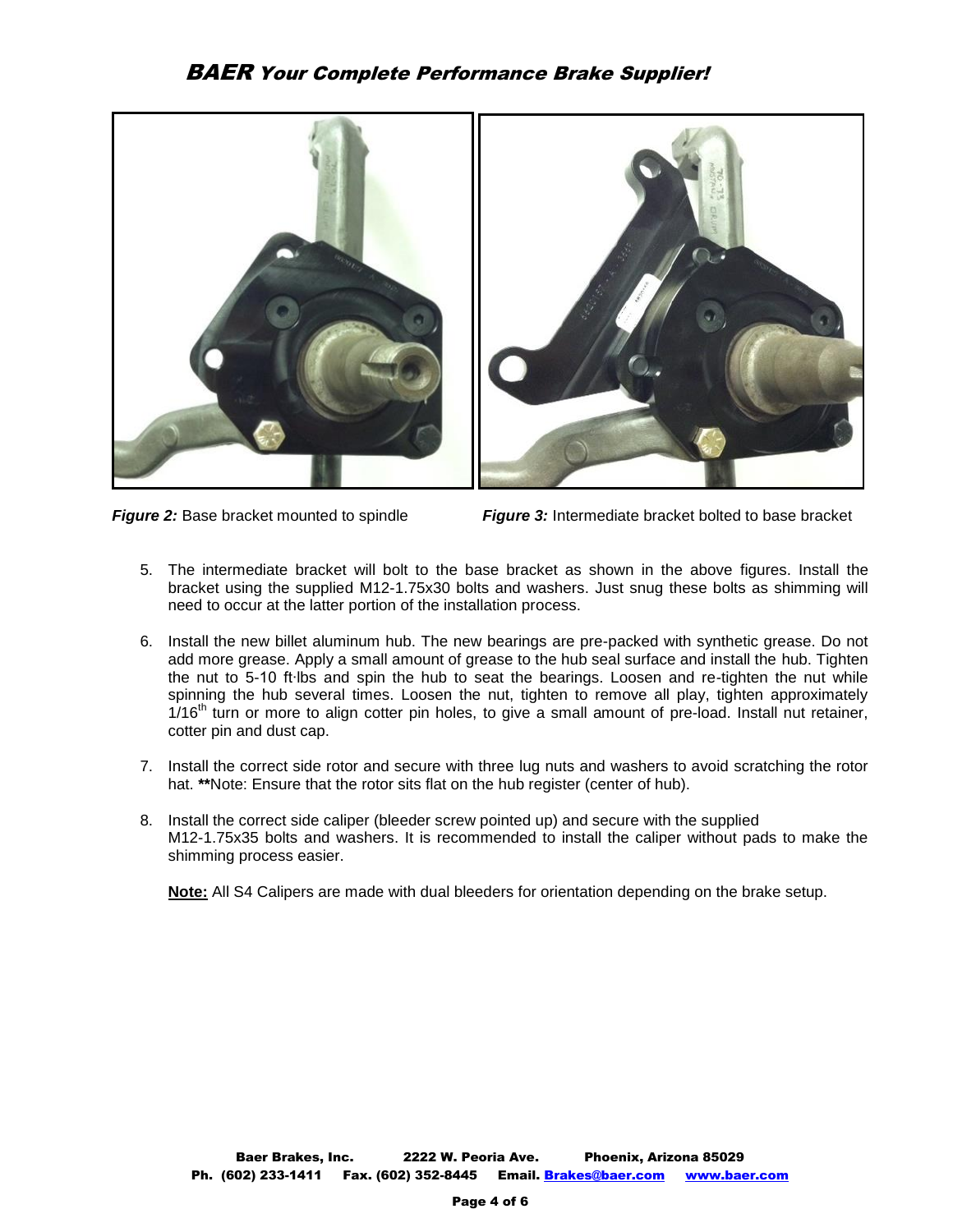## Shimming Procedure

Measure the gap from the rotor to caliper body at 4 points, top inside and outside, bottom inside and outside. Write down all measurements. Subtract the top inside measurement from top outside. This will require a shim at the top bracket bolt equal to half of this difference to center the caliper. For instance, inside measurement of .865", outside of .905" has a difference of .040 which would require a .020" shim installed to center. Do the same with the bottom measurements to center this also. Getting these gaps as close as possible within .005" will keep the possibility of excessive noise to a minimum. This may require different thickness shims top and bottom.

**Note:** The purpose of shimming is because there are variations in spindle manufacturing and wear at the bearing seat area of the inner bearing.

#### **Procedure**

- 1. Select the required shims from the kit provided
- 2. Remove the caliper
- 3. Loosen the bolts from the intermediate bracket that is connected to the base bracket
- 4. Install the appropriate shims, removing one bolt at a time, and snug the same bolts for fit check
- 5. Reinstall the caliper and recheck gap measurements
- 6. Re-shim if necessary. When proper shimming has been achieved, torque the intermediate bracket bolts to 83 ft∙lbs. Finally torque the caliper bolts to 75 ft∙lbs.

If you do not have access to a dial caliper, these measurements can be made with pads installed using a feeler gauge between the rotor and pad. Take measurements from top inside and outside, then bottom inside and outside. Minimum clearance is .010" between pad and rotor, but gaps as close to equal as possible at all four locations is best.



 *Figure 4:* Location of shims